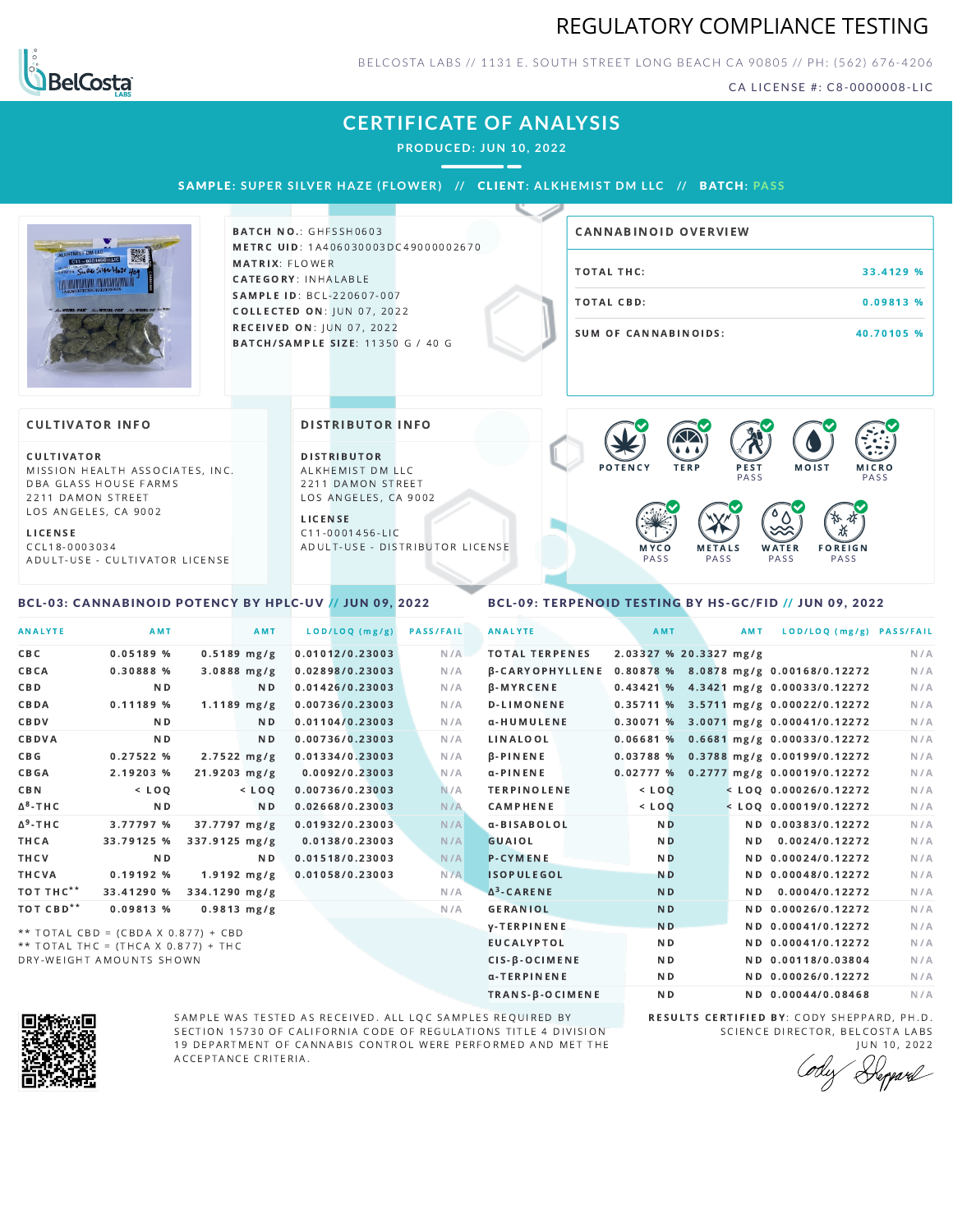# REGULATORY COMPLIANCE TESTING

#### <span id="page-1-0"></span>BCL-05: RESIDUAL PESTICIDE ANALYSIS BY LC-MS/MS ESI // JUN 08, 2022

| <b>ANALYTE</b>                  |               | LIMIT $AMT (\mu g/g)$ | LOD/LOQ (µg/g) PASS/FAIL |             | <b>ANALYTE</b>          | LIMIT AMT (µg/g) |     | LOD/LOQ (µg/g) PASS/FAIL |             |
|---------------------------------|---------------|-----------------------|--------------------------|-------------|-------------------------|------------------|-----|--------------------------|-------------|
| <b>ABAMECTIN</b>                | $0.1 \mu g/g$ | N D                   | 0.01153/0.04             | <b>PASS</b> | METALAXYL               | $2 \mu g/g$      | N D | 0.00503/0.02             | PASS        |
| <b>ACEPHATE</b>                 | $0.1 \mu g/g$ | ND.                   | 0.00368/0.02             | PASS        | <b>METHIOCARB</b>       | Any amt          | N D | 0.00503/0.02             | PASS        |
| ACEQUINOCYL                     | $0.1 \mu g/g$ | ND.                   | 0.00417/0.02             | PASS        | METHOMYL                | 1 $\mu$ g/g      | N D | 0.00494/0.02             | PASS        |
| <b>ACETAMIPRID</b>              | $0.1 \mu g/g$ | N D                   | 0.00464/0.02             | <b>PASS</b> | <b>MEVINPHOS</b>        | Any amt          | N D |                          | PASS        |
| <b>ALDICARB</b>                 | Any amt       | N D                   | 0.01109/0.04             | <b>PASS</b> | <b>MEVINPHOSI</b>       |                  | N D | 0.00163/0.0084           | N/A         |
| <b>AZOXYSTROBIN</b>             | $0.1 \mu g/g$ | ND.                   | 0.00639/0.02             | PASS        | <b>MEVINPHOS II</b>     |                  | N D | 0.00542/0.0316           | N/A         |
| <b>BIFENAZATE</b>               | $0.1 \mu g/g$ | N D                   | 0.00355/0.02             | PASS        | <b>MYCLOBUTANIL</b>     | $0.1 \mu g/g$    | N D | 0.00867/0.04             | PASS        |
| <b>BIFENTHRIN</b>               | $3 \mu g/g$   | N D                   | 0.00473/0.04             | <b>PASS</b> | <b>NALED</b>            | $0.1 \mu g/g$    | N D | 0.00328/0.02             | PASS        |
| <b>BOSCALID</b>                 | $0.1 \mu g/g$ | ND.                   | 0.00494/0.02             | PASS        | OXAMYL                  | $0.5 \mu g/g$    | N D | 0.00455/0.02             | PASS        |
| CARBARYL                        | $0.5 \mu g/g$ | N D                   | 0.00295/0.02             | PASS        | PACLOBUTRAZOL           | Any amt          | N D | 0.00714/0.04             | <b>PASS</b> |
| CARBOFURAN                      | Any amt       | N D                   | 0.00613/0.02             | <b>PASS</b> | <b>PERMETHRIN</b>       | $0.5 \mu g/g$    | N D |                          | PASS        |
| CHLORANTRANIL-<br><b>IPROLE</b> | $10 \mu g/g$  | N D                   | 0.00697/0.04             | PASS        | PERMETHRIN CIS          |                  | N D | 0.00237/0.0082           | N/A         |
| <b>CLOFENTEZINE</b>             | $0.1 \mu g/g$ | N D                   | 0.0054/0.02              | <b>PASS</b> | PERMETHRIN TRANS        |                  | N D | 0.00245/0.0118           | N/A         |
| COUMAPHOS                       | Any amt       | N D                   | 0.00215/0.02             | <b>PASS</b> | <b>PHOSMET</b>          | $0.1 \mu g/g$    | N D | 0.0043/0.02              | PASS        |
| CYFLUTHRIN                      | $2 \mu g/g$   | ND.                   | 0.05508/0.2              | <b>PASS</b> | PIPERONYLBUTO-<br>XIDE  | $3 \mu g/g$      | N D | 0.00247/0.02             | PASS        |
| <b>CYPERMETHRIN</b>             | 1 $\mu$ g/g   | N D                   | 0.00556/0.04             | <b>PASS</b> | <b>PRALLETHRIN</b>      | $0.1 \mu g/g$    | N D | 0.00392/0.02             | PASS        |
| <b>DAMINOZIDE</b>               | Any amt       | N D                   | 0.00227/0.04             | PASS        | <b>PROPICONAZOLE</b>    | $0.1 \mu g/g$    | N D | 0.0024/0.02              | PASS        |
| <b>DIAZINON</b>                 | $0.1 \mu g/g$ | N D                   | 0.00487/0.02             | <b>PASS</b> | <b>PROPOXUR</b>         | Any amt          | N D | 0.00374/0.02             | PASS        |
| <b>DIMETHOATE</b>               | Any amt       | ND.                   | 0.00354/0.02             | PASS        | <b>PYRETHRINS</b>       | $0.5 \mu g/g$    | N D |                          | PASS        |
| <b>DIMETHOMORPH</b>             | $2 \mu g/g$   | N D                   |                          | PASS        | PYRETHRINS PYRETHRIN I  |                  | N D | 0.00726/0.04             | N/A         |
| <b>DIMETHOMORPH I</b>           |               | N D                   | 0.00109/0.0078           | N/A         | PYRETHRINS PYRETHRIN II |                  |     | ND 0.00754/0.02284       | N/A         |
| <b>DIMETHOMORPH II</b>          |               | ND                    | 0.0015/0.0122            | N/A         | PYRIDABEN               | $0.1 \mu g/g$    | N D | 0.0034/0.02              | PASS        |
| <b>ETHOPROPHOS</b>              | Any amt       | ND.                   | 0.0041/0.02              | PASS        | <b>SPINETORAM</b>       | $0.1 \mu g/g$    | N D |                          | PASS        |
| <b>ETOFENPROX</b>               | Any amt       | N D                   | 0.00274/0.02             | <b>PASS</b> | <b>SPINETORAM J</b>     |                  | N D | 0.00329/0.016            | N/A         |
| <b>ETOXAZOLE</b>                | $0.1 \mu g/g$ | N D                   | 0.00385/0.02             | PASS        | <b>SPINETORAM L</b>     |                  | N D | 0.00157/0.016            | N/A         |
| <b>FENHEXAMID</b>               | $0.1 \mu g/g$ | N D                   | 0.01055/0.02             | <b>PASS</b> | <b>SPINOSAD</b>         | $0.1 \mu g/g$    | N D |                          | <b>PASS</b> |
| <b>FENOXYCARB</b>               | Any amt       | N D                   | 0.00175/0.02             | <b>PASS</b> | SPINOSAD A              |                  |     | ND 0.00205/0.01438       | N/A         |
| <b>FENPYROXIMATE</b>            | $0.1 \mu g/g$ | N D                   | 0.00481/0.02             | <b>PASS</b> | SPINOSAD D              |                  |     | ND 0.00104/0.00498       | N/A         |
| <b>FIPRONIL</b>                 | Any amt       | N D                   | 0.00478/0.02             | <b>PASS</b> | <b>SPIROMESIFEN</b>     | $0.1 \mu g/g$    | N D | 0.00944/0.04             | PASS        |
| <b>FLONICAMID</b>               | $0.1 \mu g/g$ | N D                   | 0.00398/0.02             | <b>PASS</b> | <b>SPIROTETRAMAT</b>    | $0.1 \mu g/g$    | N D | 0.00208/0.02             | PASS        |
| FLUDIOXONIL                     | $0.1 \mu g/g$ | N D                   | 0.01369/0.04             | <b>PASS</b> | <b>SPIROXAMINE</b>      | Any amt          | N D | 0.00344/0.02             | PASS        |
| <b>HEXYTHIAZOX</b>              | 0.1 µg/g      | N D                   | 0.00297/0.02             | <b>PASS</b> | <b>TEBUCONAZOLE</b>     | $0.1 \mu g/g$    | N D | 0.00816/0.04             | PASS        |
| IMAZALIL                        | Any amt       | N D                   | 0.0056/0.02              | <b>PASS</b> | <b>THIACLOPRID</b>      | Any amt          | N D | 0.0039/0.02              | PASS        |
| <b>IMIDACLOPRID</b>             | $5 \mu g/g$   | N D                   | 0.00645/0.02             | PASS        | <b>THIAMETHOXAM</b>     | $5 \mu g/g$      | N D | 0.00358/0.02             | PASS        |
| <b>KRESOXIM-</b><br>METHYL      | $0.1 \mu g/g$ | N D                   | 0.00339/0.02             | PASS        | TRIFLOXYSTROB-<br>IN    | $0.1 \mu g/g$    | N D | 0.00421/0.02             | PASS        |
| MALATHION                       | 0.5 µg/g      | N D                   | 0.00472/0.02             | PASS        |                         |                  |     |                          |             |

### BCL-13: PESTICIDE TESTING BY GC/MS // JUN 10, 2022

| <b>ANALYTE</b>         | LIMIT         | $AMT(\mu g/g)$ | LOD/LOQ (µg/g)  | <b>PASS/FAIL</b> |
|------------------------|---------------|----------------|-----------------|------------------|
| <b>CAPTAN</b>          | $0.7 \mu g/g$ | N D            | 0.03084/0.09339 | <b>PASS</b>      |
| CHLORDANE              | Any amt       | N D            |                 | <b>PASS</b>      |
| <b>CHLORDANE CIS</b>   |               | N D            | 0.0109/0.03307  | N/A              |
| <b>CHLORDANE TRANS</b> |               | N D            | 0.01044/0.03154 | N / A            |

| <b>ANALYTE</b>          | <b>LIMIT</b> | $AMT(\mu g/g)$ | LOD/LOQ (µg/g)  | <b>PASS/FAIL</b> |
|-------------------------|--------------|----------------|-----------------|------------------|
| <b>CHLORPYRIFOS</b>     | Any amt      | N D            | 0.01096/0.0333  | <b>PASS</b>      |
| <b>DICHLORVOS</b>       | Any amt      | N D            | 0.01155/0.035   | <b>PASS</b>      |
| <b>METHYL PARATHION</b> | Any amt      | N D            | 0.01325/0.04016 | <b>PASS</b>      |